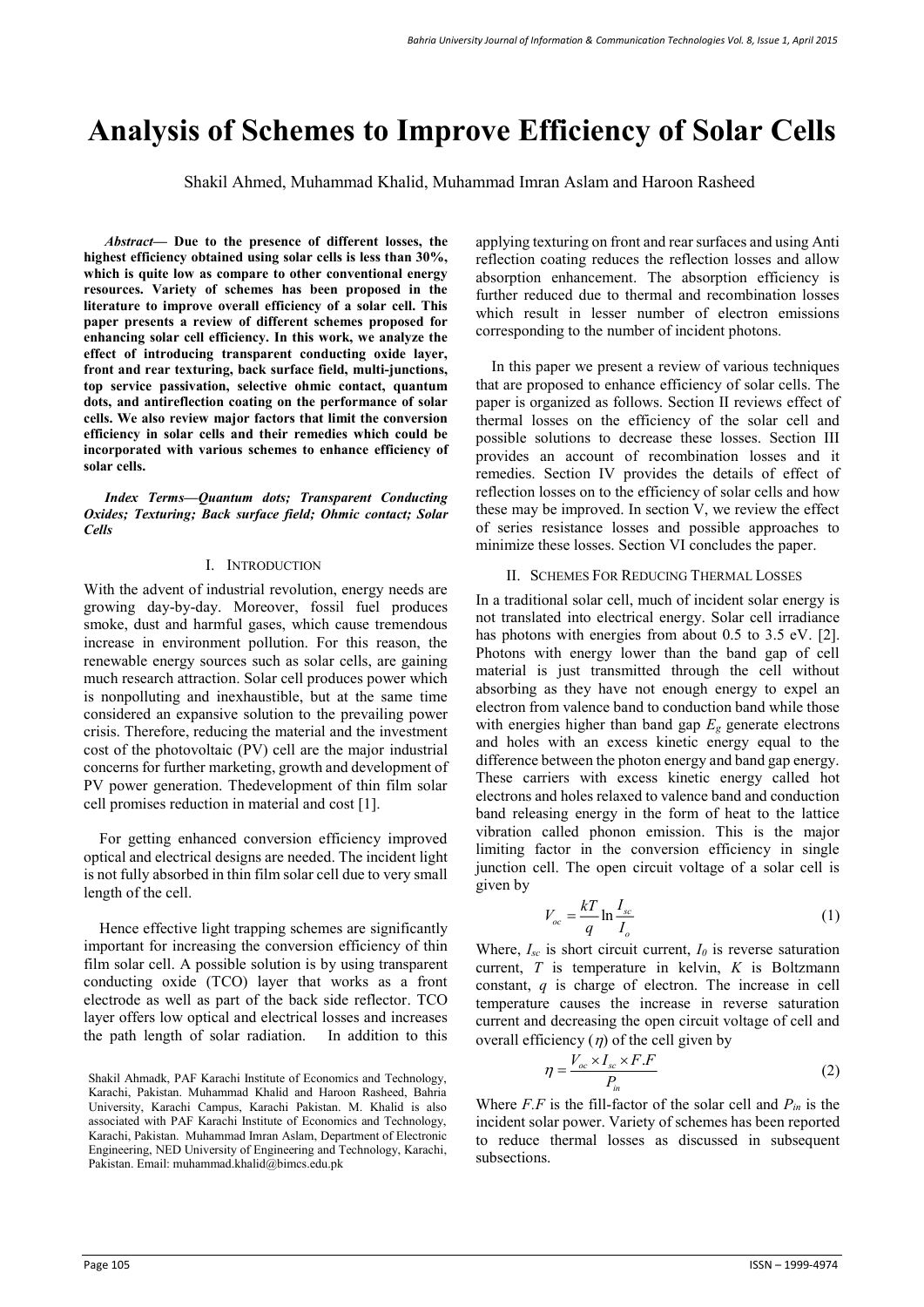## *A. Multijunction solar cells*

One scheme to reduce this loss and to make better use of solar spectrum is to build multiple semiconductor p-n junction layers with different band gap energies. In this way higher energy photons are absorbed in higher band gap materials and lower energy photons in lower band gap semiconductors. Most common type of Multi-junction cell is triple junction solar cell as shown in fig1. Multi-junction cell absorbs the solar spectrum efficiently thus reducing thermal losses [2].



Fig. 1: Tripple junction solar cell structure.

# *B. Quantum dots solar cells*

Another scheme is to reduce thermal losses is to build quantum dots in cell structure. There are two possible approaches to reduce the loss due to absorption of photon energy greater than band gap energy.

One approach is to collect out hot carriers before they cool to enhance photo-voltage and other is to utilize hot carriers to produce two or more electrons-hole pairs (EHPs) to increase photo currents in solar cell [3]. This is known as multiple excitation generation in quantum dots. This process is known as impact ionization in bulk semiconductor

To cause impact ionization in bulk materials requires very high energy of photons which is several times higher than band gap of materials [4]. It means photons which can cause impact ionization have shorter wave length lie in the ultraviolet region (200nm to 400nm). In conventional solar cells high absorption occurs with photon wavelength from 400nm to 875nm. This effect in bulk materials is rarely observed as energy threshold is very high.

In quantum dots cell three dimensional carrier's confinement and increase in coulomb potential reduces the impact ionization energy. Three dimensional quantum confinement effects produce quantized levels for carrier's energy density states which slow down the scattering impact between phonons and electrons. This results in considerable decrease in the rate of energy relaxation which increases the effect of collision ionization [6].

# *C. Intermediate bands*

Another scheme to utilize the energy of photon less than band gap energy is to introduce intermediate bands in the cell<br>
structure improving the solar cell cell structure improving the solar cell efficiency.Intermediate bands are located between the conduction bandand valence band of semiconductor materials [5]. Photon with less energy than bang gap can contribute photo currents by exciting electrons from valence band to intermediate band and from intermediate band to conduction band as shown in fig. 2. Structure of intermediate band can be formed by an array of quantum dots in cell.



Fig. 2 : Effect of intermediate bands in the transition of electrons from valence band to conduction band

# III. SCHEMES FOR REDUCING RECOMBINATION LOSSES

Solar cells generally consist of different layers namely emitter, depletion and base. Incident light on solar cell material creates EHPs called carriers.These carriers need to be collected by electric field in depletion region before they recombine. Carriers are generated with different rates in different layers of a cell and their recombination rate is also different in different layers .There are different schemes reported to reduce recombination losses are as summarized below.

# *A. Top surface passivation*

Light is incident on cell from top surface of the cell. Top surface is the highest generation region of carriers. There are large numbers of uncovered bonds on the surface called dangling bonds. These bonds are highly reactive and recombination rate of carriers is very high on the top surface. To reduce surface recombination loss top surface is passivated to fill the dangling bonds by thermally grown SiO<sub>2</sub> or SiN layer [7].

In solar cell ohmic metal contact is used to connect the cell current to external circuit. Therefore region around contact cannot be passivated using silicon dioxide insulator. Under the top contact, cell is highly doped to produce barriers for keeping minority carriers away from the contact.

# *B. Back surface field*

Recombination loss also occurs at the rear surface of solar cell.To minimize recombination at the back surface the back layer is heavily doped as compared to base region to create a Back Surface Field (BSF) barrier for minority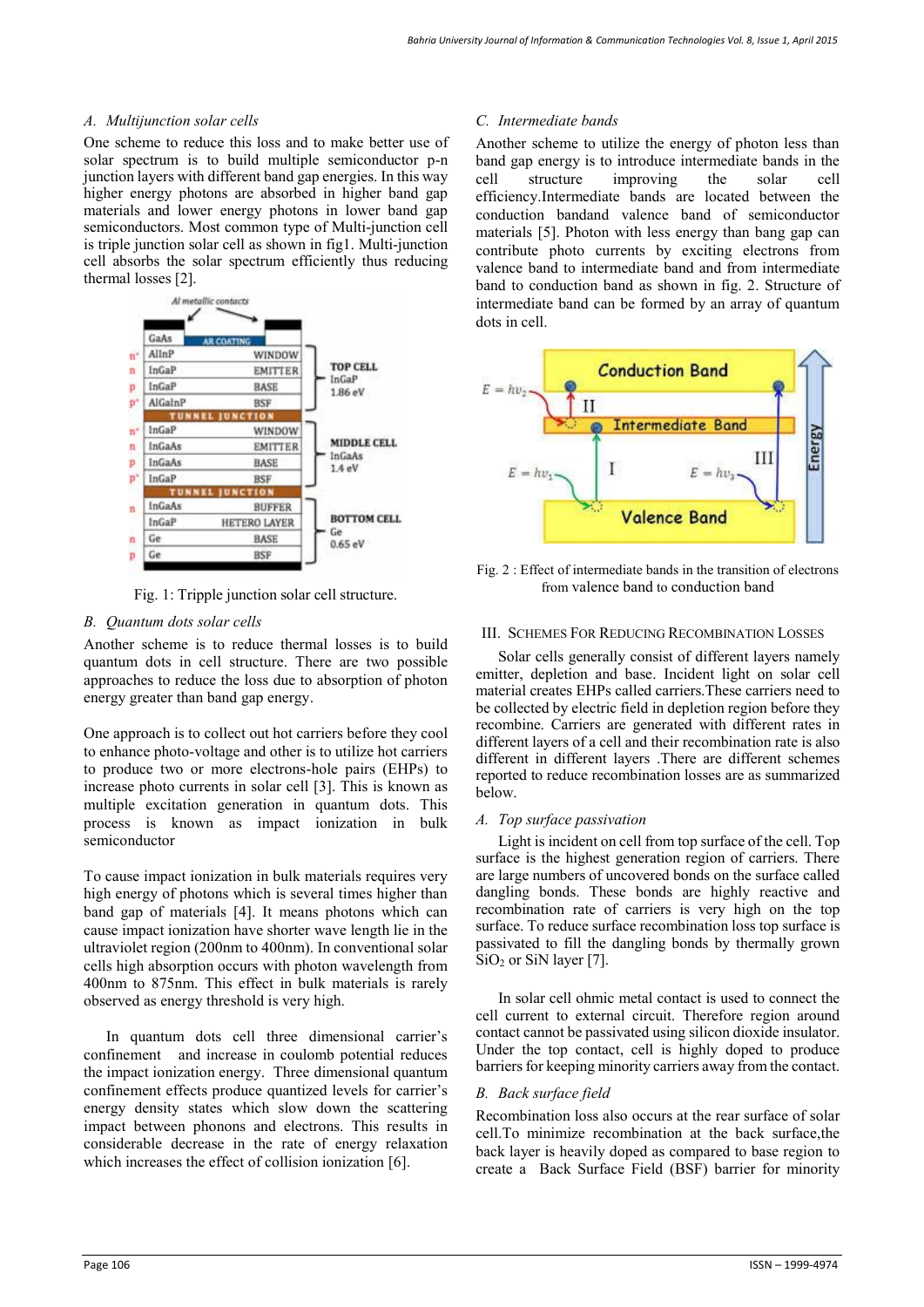carrier to keep away from back contact. A typical solar cell band diagram (Fig. 3) shows barrier created by BSF at rear of the cell. The conversion efficiency of solar cell increases with the introduction of BSF  $[8]$ . The p-p<sup>+</sup> shows a barrier generated by BSF at the back of solar cell.



Fig.3: The band diagram of a typical solar cell with BSF.

### *C. Depletion region recombination loss*

Depletion region recombination is less significant as compared to the surface recombination. Any carrier generated in depletion region is readily swept across the device by the strong electric filed present in the region before they recombine.

## *D. Base/Bulk Material Recombination*

In solar cell base region is thick as compare to emitter region. Emitter region is heavily doped as compared to base region and junction electric field is spread more into the base than emitter to collect the generated carriers effectively from base. Dominant recombination mechanism of carriers in this region is due to impurities defects that create energy states in the band gaps acts as trap for carriers. This is known as trap assisted recombination. Shockly and Reed Hall modeled this phenomenon by the equation [9].

$$
U_{SHR} = \frac{pn - n_i^2}{\tau_{po}(n + n_1) + \tau_{no}(p + p_1)}
$$
(3)

Where  $U_{SHR}$  is Shockly Reed-hall recombination rate, *p* and *n* are respectively the intrinsic carrier concentrations,  $\tau_{no}$  and  $\tau_{po}$  are minority carrier life times in *P*- and *N*regions and  $p_1$ ,  $n_1$  are equilibrium carrier concentration in *P*- and *N*-regions.

A high purity semiconductor material for base is used to minimize the defects states in band gap of material. A wafer for base is grown by utilizing float zone which has low impurity content.Base is less doped as compared to the emitter to increase the minority carrier diffusion length. Minority carrier diffusion length is the distance traversed by carrier recombination.

## IV. SCHEMES FOR REDUCING REFLECTION LOSSES

Light trapping in thin film solar cells is extremely important and enhances conversion efficiency as well as reduces material cost [10].

The reflection loss occurs on the top surface of solar cell, where the entire incident light is not fully absorbed. The absorbed light mainly depends on the absorption coefficient of the material being used and the optical path length. The absorption coefficient cannot be modified since

it is a material property. The absorbed carriers are reduced due to reflection and results in reduced short circuit current (*ISC*). The reflection losses of bare Silicon are more than 30% because the value of silicon refractive index is 3.44. The high refractive index results in absorption of a very small portion of the incident light and for this reason implementation of effective light trapping schemes are crucial for thin film crystalline and microcrystalline silicon solar cells. Generally used light-trapping schemes are summarized in the following subsections.

## *A. Anti Reflection Coating (ARC)*

The reflection losses can be reduced by applying ARC layer on the top surface of a solar cell. ARC is a thin layer of dielectric material with carefully chosen thickness to have interference effects. ARC materials act as an optical impedance matching medium and are used for coupling light efficiently into solar cell structures. Materials used for ARC are  $SiO_2$ ,  $Si_3N_4$ , MgF<sub>2</sub> and ZnS. One of these materials Si3N4 gives superior adhesion property with the n-type Si material and hence better surface passivation is obtained. Further reduction in reflection loss can be achieved by using double layer ARC instead of applying single layer coating.

## *B. Front and Rear Surface texturing*

In surface texturing top- and/or rear-surfaces are textured so that reflection is reduced by increasing the possibility of reflected light bounce back onto the surface instead of going out to the surrounding air. This can be achieved in a number of ways. A crystalline substrate is textured by etching along the faces of the crystal planes [11]. If the surface is properly aligned with the internal atoms, the crystalline structure of silicon gives a surface which is made up of random pyramid which is called random pyramid texturing [12]. The inverted pyramid surface texturing is another scheme in which pyramids are etched down into the surface as opposed to etched pointing upwards from the silicon surface [13]. It is reported that the front texturing improves light absorption and external quantum efficiency, whereas the rear texturing enhances these properties only at wavelengths longer than 600nm. The enhancement in short circuit current can be achieved with rear texturing especially in n-i-p solar cells that gives superior result to that of by front texturing [14].

### *C. Transparent Conductive Oxide (TCO)*

A Transparent Conductive Oxide (TCO) is a doped metal oxide thin film used in optoelectronic devices, like flat panel displays and solar cells. TCOs are manufactured with polycrystalline or amorphous microstructures. These applications use electrode materials that have more than 80% transmittance of incident light with conductivities greater than 103 S/cm for efficient carrier transport; with these properties TCO layers work as optically transparent and electrically conductive. TCO also serves additional optical functions like refractive index matching and light scattering. The scattered light is ideally confined within the thin film solar cell and completely absorbed after having multiple passes through the different layers of cell [11]. The front metal contact covers around 10% of the top surface of the cell and causes reflection losses; any light falling on contact surface area will not be absorbed. If the front contact area is made larger its series resistance loss reduces but at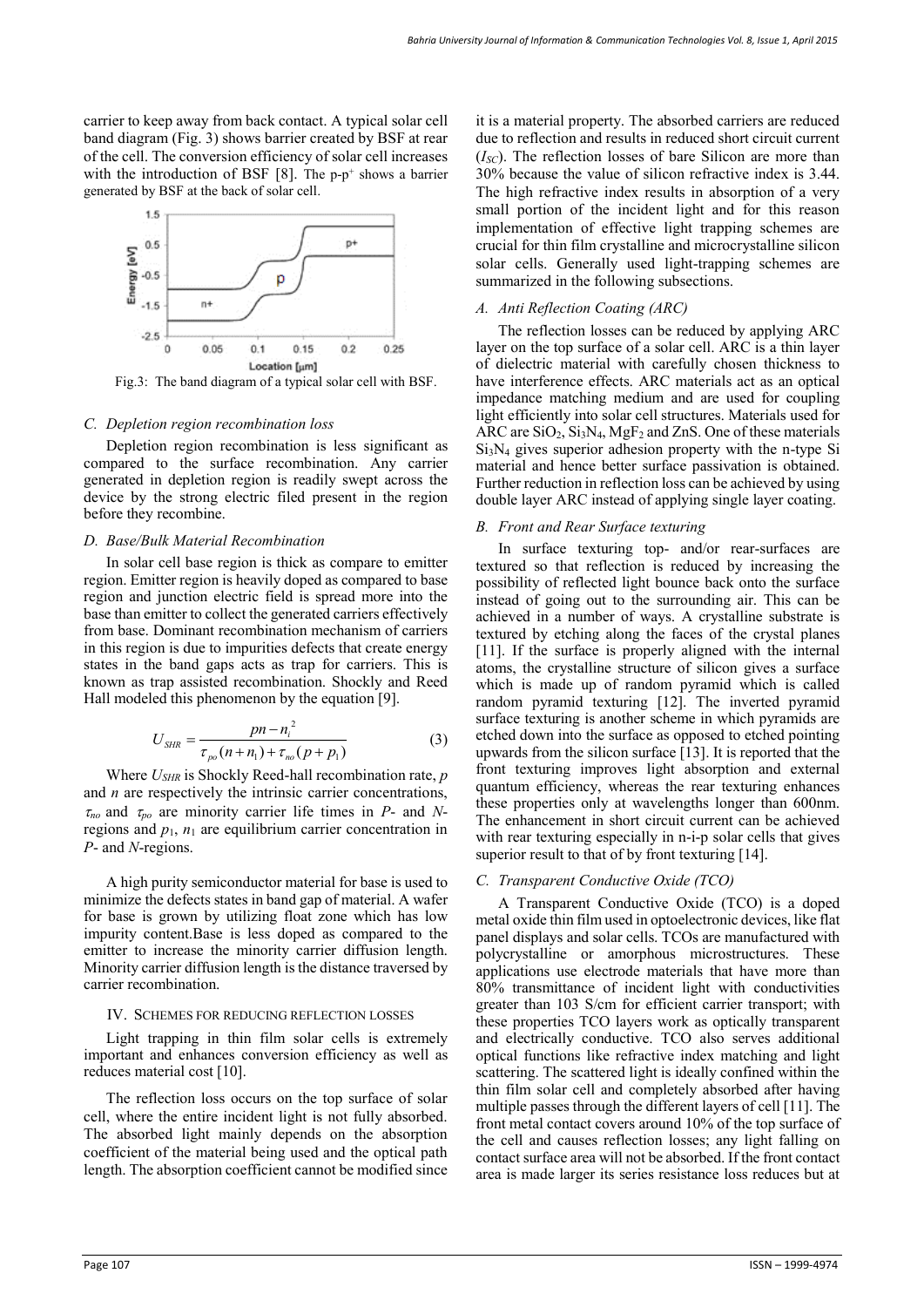the same time causes huge reflection loss. Applying TCO layer solves this problem. The TCO layer is used as a contact that collects current without resistance loss and the entire surface is available to collect light. Many materials have been examined as TCO among witch indium tin oxide, zinc oxide and tin oxide are the most prevalent in actual use and offers the best results.

## V. SCHEMES FOR REDUCING SERIES RESISTANCE LOSSES

Contributions of Power losses due to series resistance in solar cells are around 20% of the total input power. These losses are combination of emitter layer resistance and Metal Semiconductor (MS) contact (front and back). Emitter region thickness is kept small as compare to the base region thickness so that the entire generated majority carriers can be collected with lesser chances of being recombined with the minority carriers, but having thin thickness of emitter causes increased emitter resistance loss. In the emitter region the direction of current is lateral as shown in the figure.



Fig. 4: Current flows laterally towards contacts

This lateral current flow increases path length and hence the emitter resistance. This emitter resistance can be minimized through the optimization of the junction thickness and by achieving suitable doping concentration of emitter region [15]. Another possibility of achieving lower resistance losses is to use TCO as described in section IVB.

The metal to semiconductor contact (MS contact) resistance loss is the other main component of the series resistance loss. MS contacts are of following types:

- I. Rectifying Contacts (Schotty Contact)
- II. Ohmic Contact
- III. Selective Ohmic Contact

Rectifying contacts are usually not used in solar cells where as ohmic contacts are very important. Ohmic contacts can be made between semiconductor and metal by heavily doping the semiconductor material. In ohmic contacts the barrier is present at the MS contact but it does not hinder the flow of carriers from metal to semiconductor or vice versa. The reason is that the width of the barrier is very thin and the carriers can tunnel through the barrier, ideally current flows through the barrier without any voltage drop. Large work function metals are required for making MS contact with p-type semiconductor whereas low workfunction metals are used with n-type semiconductor materials [16].

In addition to this the heavy doping generates surface fields which reduce the recombination at the MS contact. Hence ohmic contacts are used to reduce the losses and improve the efficiency. For better results and further reduction in series resistance losses selective ohmic contacts are used in solar cells. These contacts pass one carrier type only, ideally with no voltage drop. This phenomena is very advantageous in solar cells and facilitates encourage photo carrier separation. The pn junction which acts as a separating engine in solar cells pushes electron in one way and the holes in other way, so having selective ohmic contact recombination reduces and current increases and hence the conversion efficiency enhances.

## VI. CONCLUSION

In this paper, we review different phenomena that reduce the efficiency of a solar cell and possible options to reduce their effects. Losses in the solar cell are divided in to four categories which are (i) thermal losses, (ii) recombination losses, (iii) reflection losses, and (iv) ohmic losses. Thermal losses occur due to dissipation of photon energy in the form of heat due to difference in the photon energy and the band gap energy of the semiconductor used. These losses may be decreased by using multi-junction structure, introducing quantum dots, or creating intermediate bands. Recombination losses occur when the EHPs recombine without contributing to photocurrent. These losses may be reduced by top surface passivation or by back surface field. Reflection losses occurs when the incident light is reflected back in the environment and thus do not contribute to EHP generation. Reflection losses may be reduced by using an antireflection coating at the top surface or by texturing front and/or rear surfaces of solar cell. Another common method to reduce the reflection loss is by using TCO on the top surface. Application of TCO not only reduces the reflection losses but it also helps overcoming the ohmic losses by providing good electrical contacts which occur due to the resistance at metallicsemiconductor contacts.

### ACKNOWLEDGMENT

Authors are thankful to Dr. Muhammad Mohiuddin of PAF-KIET for useful discussion regarding solar cells.

## **REFERENCES**

- [1] TCO and light trapping in silicon thin film solar cells. Joachim Muller, Bernard Rech, Jiri Springer and Milan Vanecek. Solar Energy, 77 (2004).
- Quantum dot solar cells. [A.J. Nozik](http://scholar.google.com/citations?user=Gv46Ak8AAAAJ&hl=en&oi=sra)  Physica E: Low-dimensional Systems and …, 2002 – Elsevier
- [3] Solar cells based on quantum dots: multiple exciton generation and [intermediate bands](http://journals.cambridge.org/abstract_S0883769400006928) A Luque, A Martí, [AJ Nozik](http://scholar.google.com/citations?user=Gv46Ak8AAAAJ&hl=en&oi=sra) - MRS bulletin, 2007 - Cambridge Univ Press
- [4] Peak external photocurrent quantum efficiency exceeding 100% via [MEG in a quantum dot solar cell…](http://www.sciencemag.org/content/334/6062/1530.short), [JM Luther,](http://scholar.google.com/citations?user=-mZYUzsAAAAJ&hl=en&oi=sra) [S Choi,](http://scholar.google.com/citations?user=YRPnglgAAAAJ&hl=en&oi=sra) HY Chen, J Gao, [A.J. Nozik…](http://scholar.google.com/citations?user=Gv46Ak8AAAAJ&hl=en&oi=sra) - Science, 2011 - sciencemag.org
- [5] The intermediate band solar cell: progress toward the realization of [an attractive concept.](http://onlinelibrary.wiley.com/doi/10.1002/adma.200902388/full) A Luque, A Martí - Advanced Materials, 2010 - Wiley Online Library
- [6] [Semiconductor quantum dots and quantum dot arrays and](http://pubs.acs.org/doi/pdf/10.1021/cr900289f)  [applications of multiple exciton generation to third-generation](http://pubs.acs.org/doi/pdf/10.1021/cr900289f)